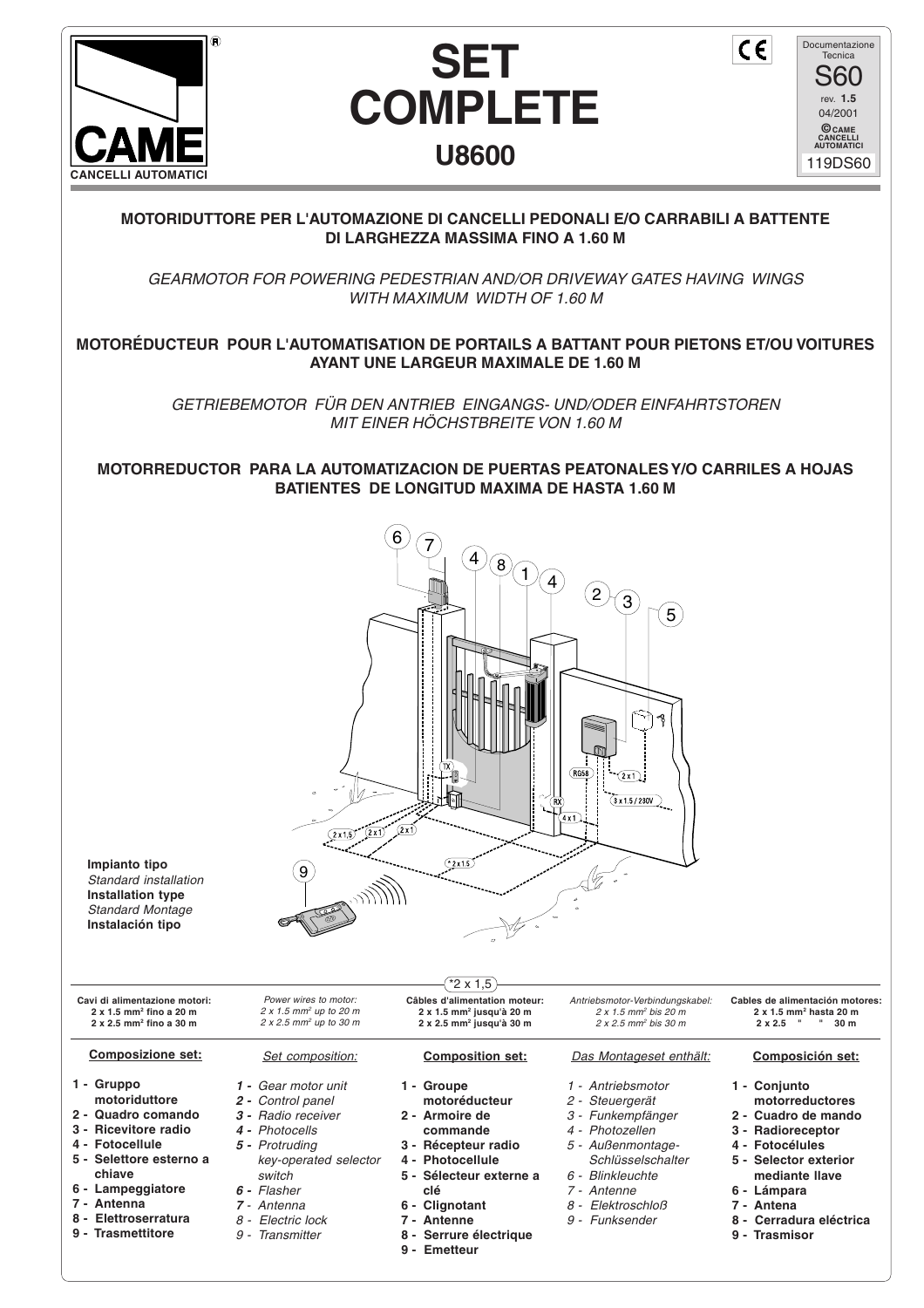## **ASSI & INGOMBRI** | CENTRE LINES AND EXTERNAL DIMENSIONS | **AXES ET ENCOMBREMENTS** ACHSEN & ABMESSUNGEN | **EJES Y DIMENSIONES MÁXIMAS**

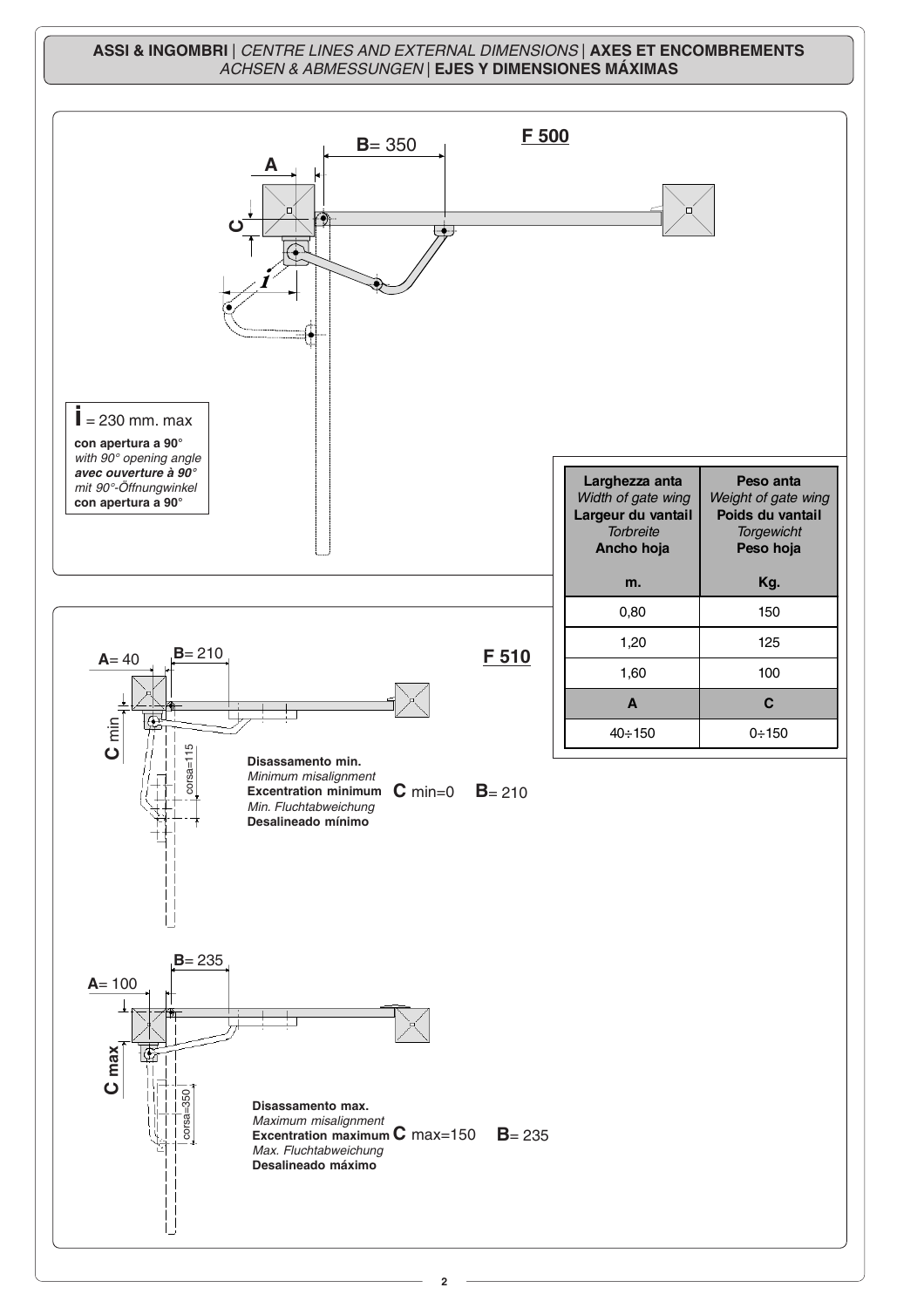## **ASSI & INGOMBRI** | CENTRE LINES AND EXTERNAL DIMENSIONS | **AXES ET ENCOMBREMENTS** ACHSEN & ABMESSUNGEN | **EJES Y DIMENSIONES MÁXIMAS**



**3**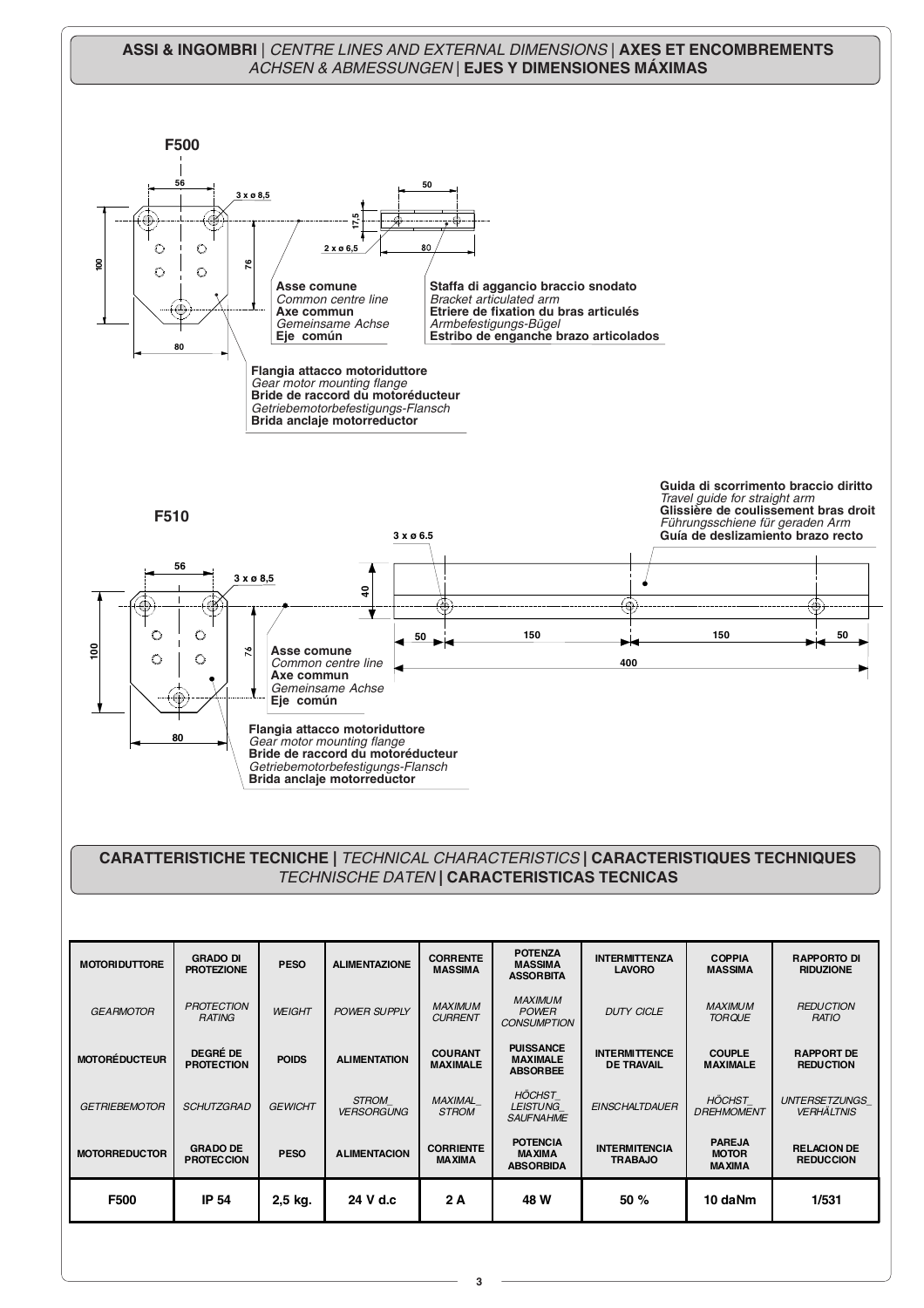## **ISTRUZIONI DI MONTAGGIO |** ASSEMBLY INSTRUCTIONS **| INSTRUCTIONS POUR LE MONTAGE** MONTAGEANLEITUNG **| INSTRUCCIONES DE MONTAJE**

**Descrizione fasi** - Steps description - **Description des phases** - Reschreibung der Montagevorgänge - **Descripción fases**

**1 Tracciare gli assi e gli ingombri dell'insieme tenendo conto degli schemi alle pagg. 2 e 3, quindi fissare la flangia di ancoraggio del motoriduttore al muro o al pilastro e, per il motoriduttore F 500, il supporto di ancoraggio al cancello.**

1 Trace the centre lines and external dimensions of the entire assembly in accordance with the diagrams on pages 2 and 3. Next, mount the flange for the gear motor on the wall or pillar, and mount the anchor block for gear motor F500 on the gate.

**1 Tracer les axes et les encombres de l'ensemble en se référant aux schémas de page 2 et 3, puis fixer la bride du motoréducteur au mur ou au pilier. Pour le motoréducteur F500, fixer le support de fixation au portail.**

1 Die Achsen und Außenabmessungen der Antriebseinheit unter Berücksichtigung der schematischen Dar-stellungen auf Seite 2 und 3 aufreißen und dann den Getriebemotor-Flansch an der Wand oder am Pfosten befestigen und, bei Verwedung des Getriebemotor F500, die entsprechende Befestigungsvorrichtung am Tor anbringen.

**1 Trazar los ejes y las dimensiones del conjunto tenendo en cuenta los esquemas de pág. 2 y 3, posteriormente fijar la brida del motorreductor a la pared o al pilar y, para el motorreductor F500, el soporte de enclje a la puerta.**



**2 Assemblare il braccio snodato unendo i due semibracci con l'apposita bullo-neria.**

2 Use the hardware provided with the unit to join the two halves of the articulated arm together.

**2 Assembler le bras articulé en reliant les deux demi-bras avec la boulonnerie prèvue à cet effet.**

2 Die beiden GelenKarmhälften mit den mitgelieferten Schrauben zusammenfügen

**2 Ensamblar el brazo articulado uniendo los semi-brazos con los pernos correspondientes**

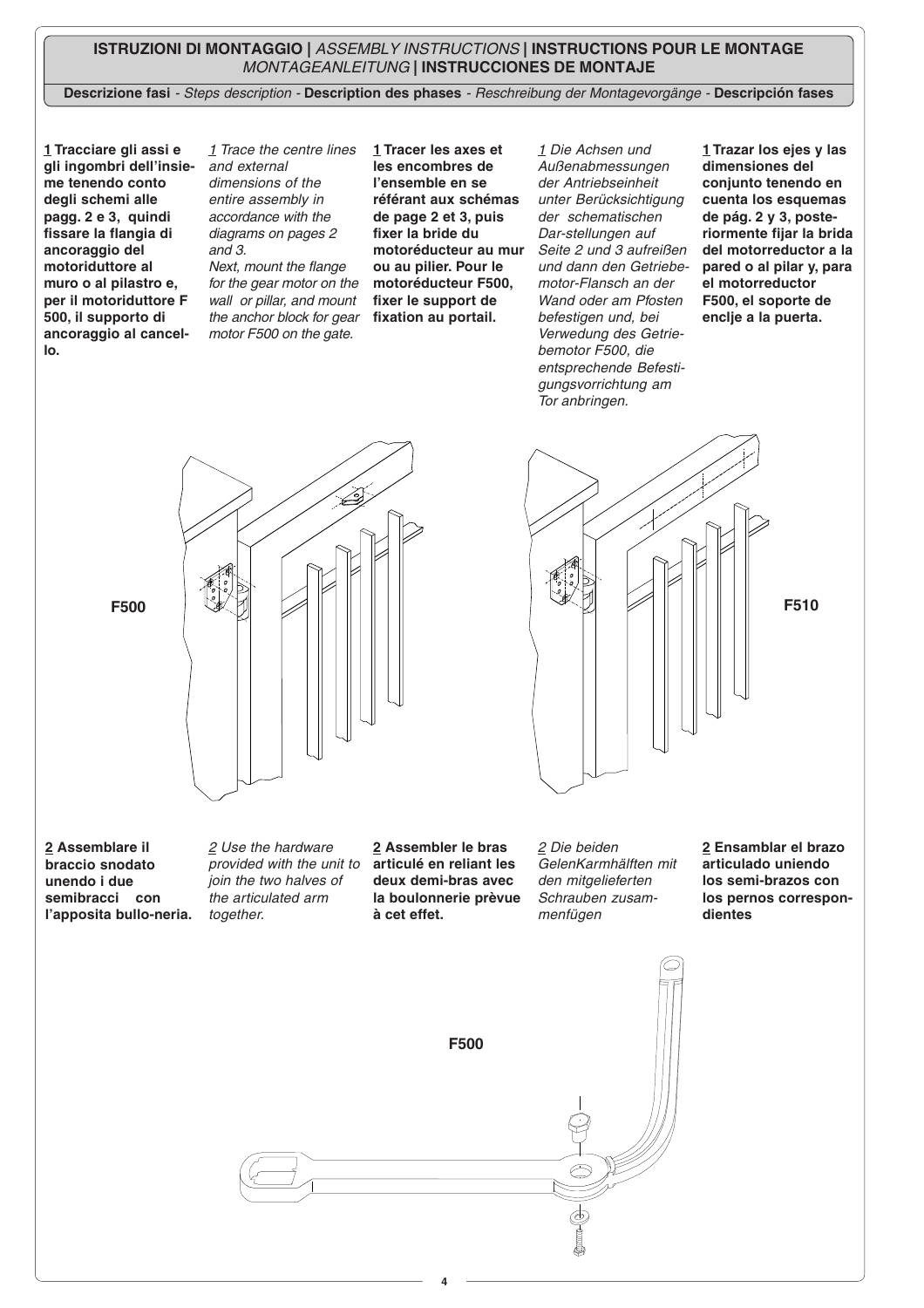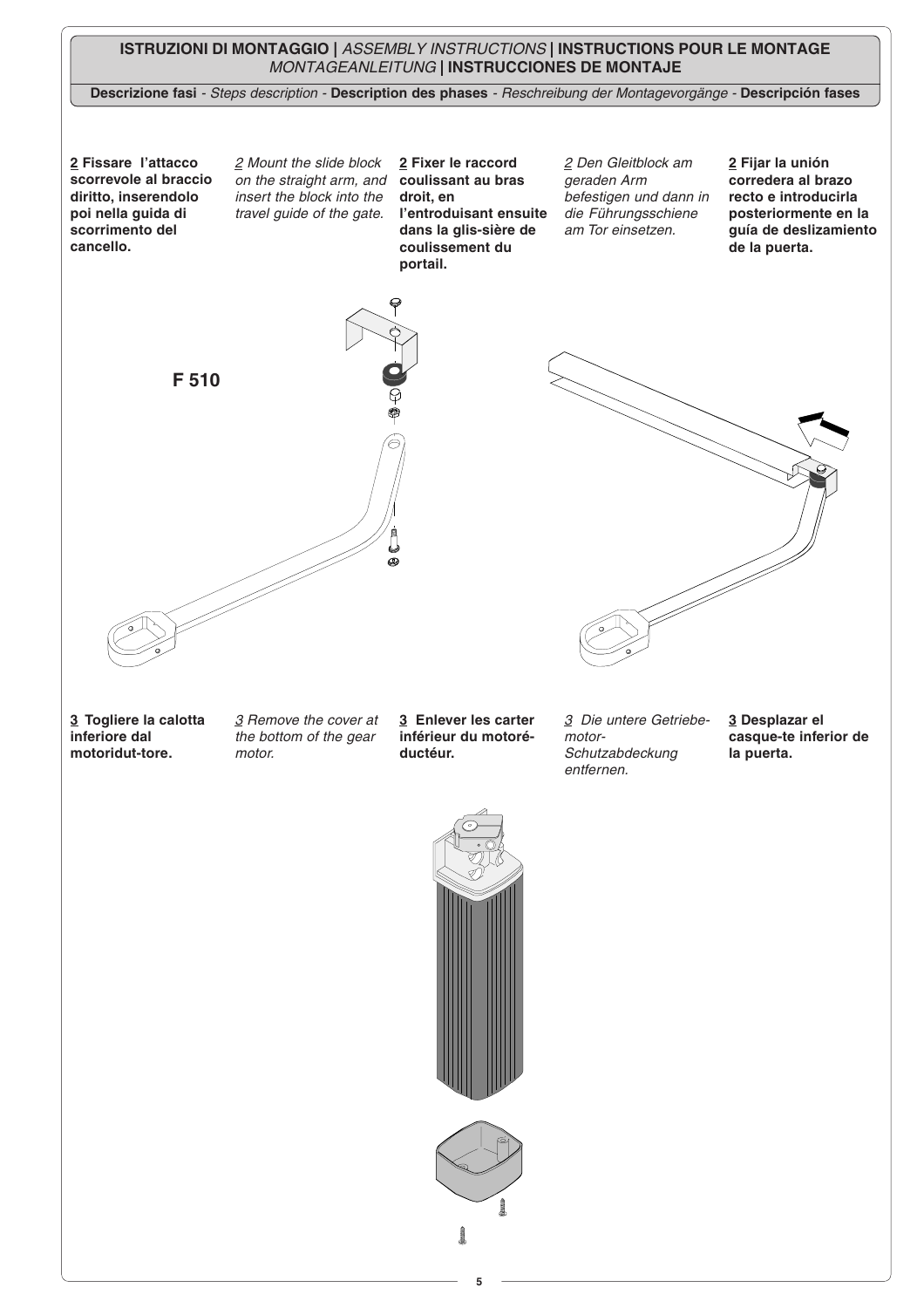## **ISTRUZIONI DI MONTAGGIO |** ASSEMBLY INSTRUCTIONS **| INSTRUCTIONS POUR LE MONTAGE** MONTAGEANLEITUNG **| INSTRUCCIONES DE MONTAJE**

**Descrizione fasi** - Steps description - **Description des phases** - Reschreibung der Montagevorgänge - **Descripción fases**

**4 Fissare il motoriduttore alla flangia mediante le quattro viti in dotazione.**

**- Fissare la calotta superiore.**

4 Using the four screws provided with the unit, install the gear motor on the flange. - Fix the upper cap.

**4 Fixer le motoréducteur à la bride à l'aide des quatre vis fournies. - Fixer la calotte supérieure.**

4 Den Getriebemo-tor mit den vier zum Lieferumfang gehörenden Schrauben am Flansch befestigen. - Die obere Gehäuse hälfte Befestigen.

- **4 Fijar el motorreductor a la brida mediante los quatro tor-nillos suministrados.**
- **Fije la tapa superior.**



**5 Assemblare il braccio snodato (B) alla boccola intermedia solidale all'albero del motoriduttore;**

- **Fissare la staffa sul cancello con l'apposita bulloneria;**
- **Eseguire il collegamento elettrico, dare tensione al motoriduttore in chiusura e fissare il braccio tramite il grano M6 (C);**
- **Fissare la calotta inferiore.**

5 Assemble the articulated arm (B) onto the intermediate bush which is all in one with the ratiomotor shaft;

- Using the hardware provided with the unit, install the bracket on the gate;
- Make the electrical connection, supply voltage to the ratiomotor during closure and secure the arm with the M6 (C) grub screw;

**5 Assembler le bras articulé (B) à la douille intermédiaire solidaire de l'arbre du motoréducteur;**

- **Fixer l'étrier sur le portail avec la boulon-nerie prévue à cet effet ;**
- **Effectuer le branchement électrique, donner de la tension au motoréducteur en fermeture et fixer le bras à l'aide du boulon sans tête M6 (C); - Fixer la calotte infé-**
- **rieure.**

5 Den Gelenkarm (B) an der mittleren Buchse anbringen, die fest mit der Welle vom Getriebemotor verbunden ist.

- Den Bügel mit den ents-prechenden Schrauben am Tor befestigen.
- Den Stromanschluß durchführen, den Strom am Getriebemotor beim Schließen einschalten und den Arm mit dem Zapfen M6 (C) befestigen. - Die untere Gehäusehälfte Befestigen.

**5 Ensamble el brazo articulado (B) al casquillo intermedio integrado con el árbol del motorreductor;**

- **Fijar el estribo a la puerta con los tornillos correspondientes;**
- **Haga la conexión eléctrica, ponga bajo tensión el motorreductor durante el cierre y fije el brazo con el pasador M6 (C);**
- **Fije la tapa inferior.**

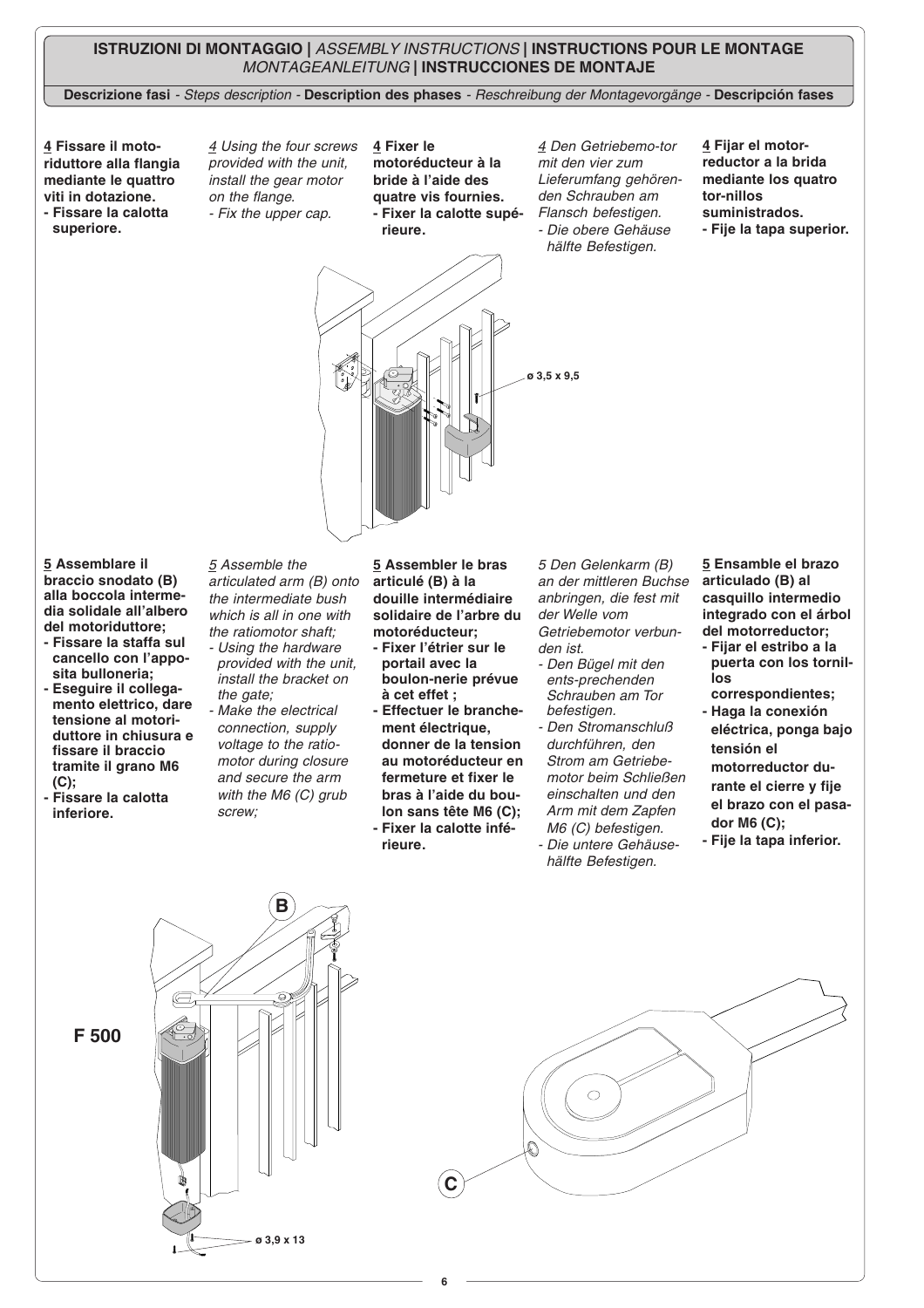## **ISTRUZIONI DI MONTAGGIO |** ASSEMBLY INSTRUCTIONS **| INSTRUCTIONS POUR LE MONTAGE** MONTAGEANLEITUNG **| INSTRUCCIONES DE MONTAJE**

**Descrizione fasi** - Steps description - **Description des phases** - Reschreibung der Montagevorgänge - **Descripción fases**

**5 Assemblare il braccio diritto (D) alla boccola intermedia solidale all'albero del motoriduttore;**

- **Fissare la staffa sul cancello con l'apposita bulloneria;**
- **Eseguire il collegamento elettrico, dare tensione al motori-duttore in chiusura e fissare il braccio tramite i grani M6 (C); - Fissare la calotta**
- **inferiore.**

5 Assemble the articulated arm (D) onto the intermediate bush which is all in one with the ratiomotor shaft;

- Using the hardware provided with the unit, install the bracket on the gate; - Make the electrical connection, supply voltage to the ratiomotor during closure
- screws; - Fix the lower cap.

and secure the arm with the M6 (C) grub **5 Assembler le bras articulé (D) à la douille intermédiaire solidaire de l'arbre du motoréducteur;**

- **Fixer l'étrier sur le portail avec la boulon-nerie prévue à cet effet ;**
- **Effectuer le branchement électrique, donner de la tension au motoréducteur en fermeture et fixer le bras à l'aide des boulons sans tête M6 (C);**
- **Fixer la calotte inférieure.**

**D**

5 Den Gelenkarm (D) an der mittleren Buchse anbringen, die fest mit der Welle vom Getriebemotor verbunden ist.

- Den Bügel mit den ents-prechenden Schrauben am Tor befestigen.
- Den Stromanschluß durchführen, den Strom am Getriebemotor beim Schließen einschalten und den Arm mit dem Zapfen M6 (C) befestigen. - Die untere Gehäuse-
- hälfte Befestigen.

**5 Ensamble el brazo articulado (D) al casquillo intermedio integrado con el árbol del motorreductor;**

- **Fijar el estribo a la puerta con los tornil-los correspondien-tes;**
- **Haga la conexión eléctrica, ponga bajo tensión el motorre-ductor durante el cierre y fije el brazo con las pasadores M6 (C);**
- **Fije la tapa inferior.**



**C** $\circ$ **C**  $\mathcal Q$ 

**6 completare l'installazione fissando il coperchietto superiore con il relativo OR.**

6 **Complete installation by mounting the upper cover with its OR gasket.**

**6** Terminer l'installation en fixant le couvercle supérieur avec le joint torique correspon-dant.

6 **Die Installation beenden und die obere Abdeckung mit entsprechender Rund-gummidichtung befe-stigen.**

**6** Completar la instalación fijando la tapa superior con el corre-spondiente OR.

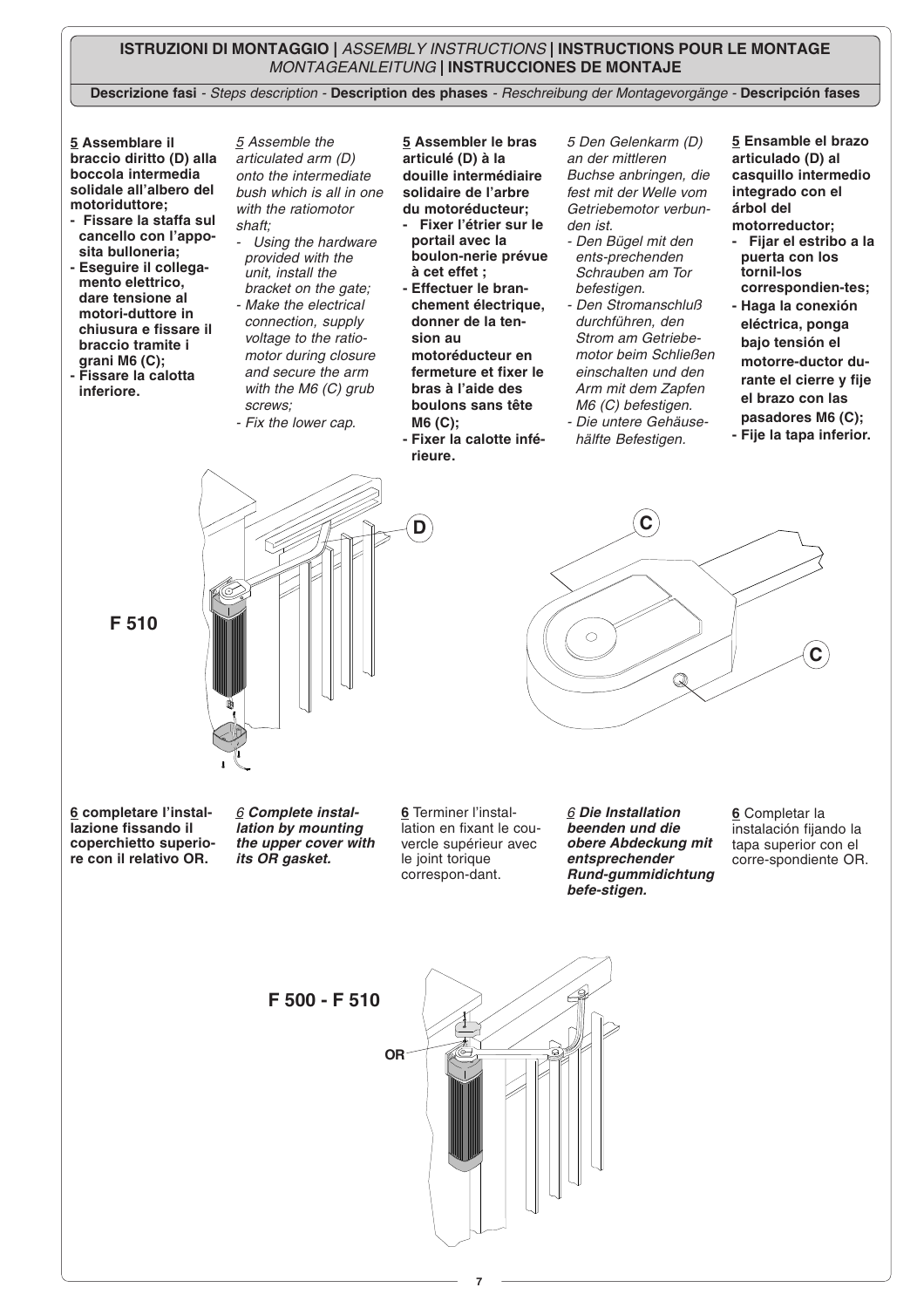## *ITALIANO* **QUADRO COMANDO ZL160 - Caratteristiche generali**

#### **Descrizione**

Il quadro comando ZL160 è adatto al comando di una automazione a 24V con potenza fino a 48W, per motoriduttori serie FLEX, frequenza 50÷60 Hz.

Progettato e costruito interamente dalla CAME CANCELLI AUTOMATICI S.p.A., risponde alle vigenti norme UNI 8612. Contenitore in ABS con grado di protezione IP54, dotato di presa per il riciclo d'aria.

Il quadro deve essere alimentato a 230V (a.c.) sui morsetti L1 e L2, ed é protetta in ingresso con fusibile da 1.6A, mentre i dispositivi di comando a bassa tensione (24V) sono protetti con fusibile da 3.15A.

La potenza complessiva degli accessori (24V) non deve superare i 40W.

Il quadro include un sensore amperometrico, che controlla costantemente la forza sviluppata dal motore in apertura o in chiusura: se questa supera il livello preimpostato (per esempio, nel caso ci sia un ostacolo che blocca il movimento), entra in funzione arrestando il motore.

## **Sicurezza**

Le fotocellule possono essere collegate e predisposte per: - Riapertura in fase di chiusura (2-C1), le fotocellule rilevando un ostacolo durante la fase di chiusura del cancello, provocano

l'inversione di marcia fino alla completa apertura; - Stop totale (1-2), arresto del cancello con l'esclusione del ciclo di

chiusura automatica, per riprendere il movimento del cancello, agire sulla pulsantiera o sul radiocomando;

### **Accessori opzionali**

- Elettroserratura 12V (2-ES);

- Lampada spia cancello aperto (3W max.). Lampada che segnala la posizione di apertura del cancello, si spegne quando il cancello è in posizione di chiusura (10-5).

- Scheda LB54. Alimenta i motoriduttori tramite batterie nel caso di mancanza di energia elettrica. Al ripristino della linea esegue anche la loro ricarica.

#### **Altre funzioni**

- Chiusura automatica. Il temporizzatore di chiusura automatica si autoalimenta a finecorsa in apertura. Il tempo prefissato regolabile, è in ogni modo subordinato dall'intervento di eventuali accessori di sicurezza e si esclude dopo un intervento di "stop" o in mancanza d'energia elettrica;

- "Uomo presente". Funzionamento del cancello mantenendo premuto il pulsante (esclude la funzione del radiocomando). Si abilita quando il trimmer T.L. è regolato al minimo.

- Colpo d'ariete. Ad ogni comando di apertura, l'anta preme in battuta di chiusura per un secondo, facilitando l'operazione di sgancio dell'elettroserratura collegata sui morsetti 2-ES. É attivo solo se l'anta è chiusa a fine tempo lavoro.

#### **Regolazioni**

- Tempo chiusura automatica;

- Tempo lavoro.

**Attenzione**! Prima di intervenire all'interno dell'apparecchiatura, togliere la tensione di linea.

# *ENGLISH* **ZL160 CONTROL PANEL - General characteristics**

#### **Description**

The ZL160 control panel is suitable for controlling an automatic system for the FLEX series swing gates powered by 24V d.c. with capacity up to 48W, frequency 50-60 Hz.

Wholly designed and built by CAME CANCELLI AUTOMATICI S.p.A., it meets UNI 8612 regulations in force. ABS case, which has an IP54 protection level, with air recycling inlet.

The circuit requires 230V (AC) on terminal blocks L1 and L2, and is protected with 1.6A fuse, whilst the low voltage command devices are protected by a 3,15A fuse.

The accessories total capacity (24V) should not exceed 40W. The control panel includes an amperometric sensor that constantly checks the force developed by the motor when opening or closing: if this exceeds the preset level (for example, in the event of an obstacle blocking movement), it becomes operative and stops the motor.

#### **Safety**

Photocells can be connected to abtain:

- Re-opening during closure (2-C1), if the photocells identify an obstacle while the gate is closing, they will reverse the direction of movement until the gate is completely open;

- Total stop (1-2), shutdown of gate movement without automatic closing, a pushbutton or radio remote control must be actuated to resume movement.

#### **Optional accessories**

- 12V <u>Electric lock</u> (2-ES);

- Gate open pilot lamp (3W max.). A lamp that signals the gate's

open position and that goes out when the gate is in the closed position. Connected to terminals 10-5;

- LB54 Board. Powers the reduction gears through batteries in case of a power outage. After the power supply is restored, it also recharges the batteries.

#### **Other functions**

- Automatic closing. The automatic closing timer is automatically activated at the end of the opening cycle. The preset, adjustable automatic closing time is automatically interrupted by the activation of any safety system, and is deactivated after a STOP command or in case of power failure;

- "Operator present". Gate operates only when the pushbutton is held down (the radio remote control system is deactivated). It is activated when the T.L. trimmer is set to the minimum;

- Hammer movement. At every opening command, the wings press the closing stop-ledge for a second, thus facilitating the release operation of the electric lock connected to terminals 2-ES.

It is only active if the wings are closed and at the end of the work time.

#### **Adjiustments**

- Automatic closure time;
- Operating time.

**IN** Important! Disconnect the unit from the main power lines before carrying out any operation inside the unit.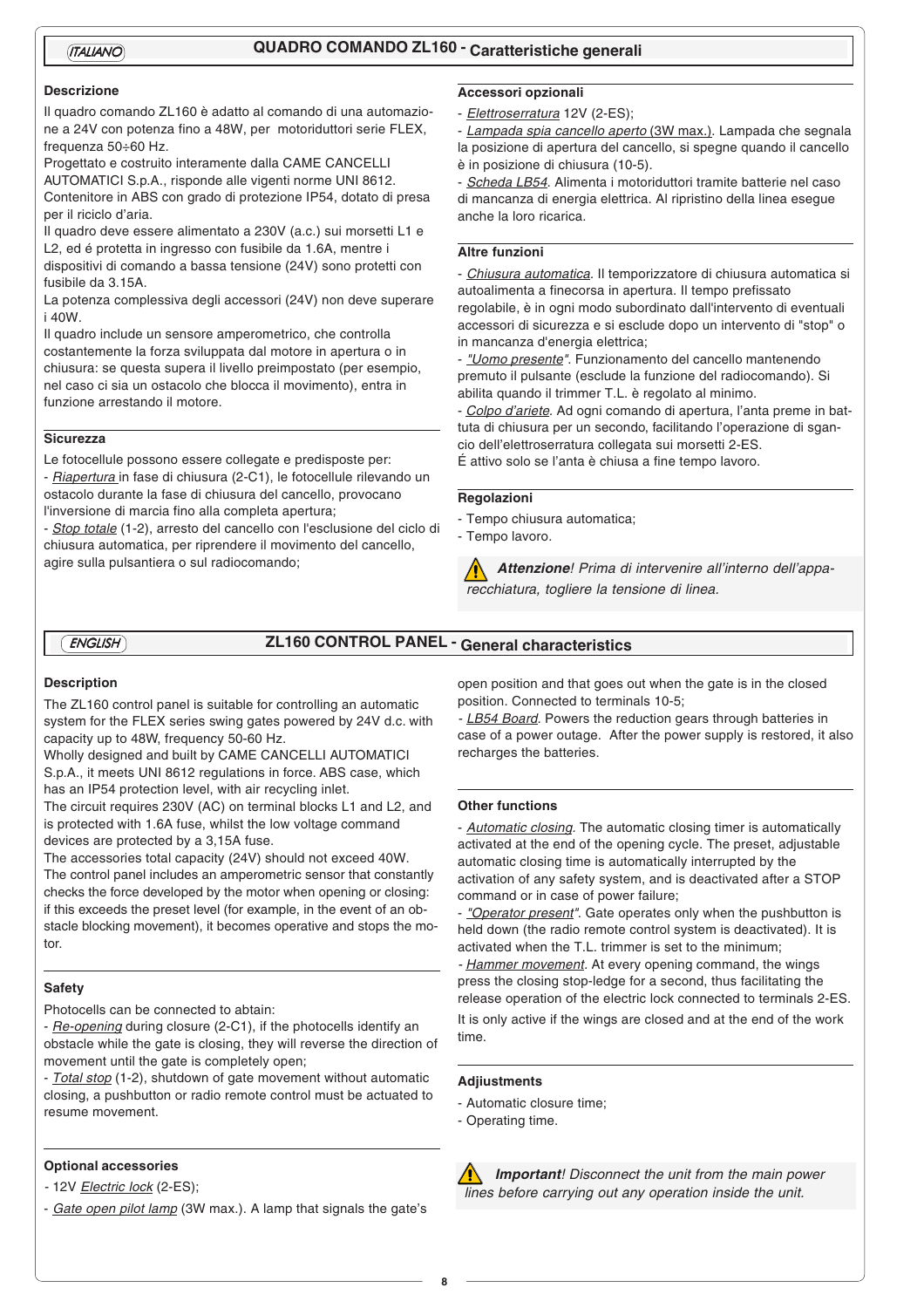# *FRANÇAIS* **ARMOIRE DE COMMANDE ZL160 - Caracteristiques generales**

#### **Description**

Le tableau de commande ZL160 sert à commander les automatismes pour portails à battant de la série FLEX alimentés à 24V c.c. avec puissance jusqu'à 48W, fréquence 50÷60 Hz. Conçue et construite entièrement par CAME CANCELLI AUTO-MATICI S.p.A., elle est conforme aux normes NFP 25-362 en vigueur. Boîtier en ABS avec degré de protection IP54, équipé d'une prise pour le recyclage de l'air.

Le circuit doit être alimentée avec une tension de 230V (c.a.) aux bornes L1 et L2, et est protégée à l'entrée par fusible de ligne 1.6A, tandis que les dispositifs de commande à basse tension (24V) sont protégés par un fusible de 3,15A.

La puissance total des accessoires (24V) ne doit pas dépasser 40W.

Le tableau est équipé d'un capteur ampèremétrique qui contrôle constamment la force développée par le moteur en ouverture ou en fermeture: il intervient en arrêtant le moteur si celle-ci dépasse le niveau préétabli (par exemple au cas où un obstacle bloquerait le mouvement).

#### **Sécurité**

Il est possible de brancher des photocellules et de les programmer pour:

- Réouverture en phase de fermeture (2-C1), les cellules photoélectriques provoquent l'inversion de marche jusqu'à l'ouverture complète si elles relèvent un obstacle durant la phase de fermeture du portail;

- Stop total (1-2), arrêt du portail et désactivation d'un éventuel cycle de fermeture automatique; pour activer de nouveau le mouvement, il faut agir sur les boutons-poussoirs ou sur la radiocommande.

#### **Accessoires en option**

- Serrure électrique 12V (2-ES);

# *DEUTSCH* **ZL160 SCHALTAFFEL - Allgemeine merkmale**

#### **Beschreibung**

Die Schalttafel ZL160 eignet sich zur Steuerung von Automatiksystemen für Flügeltore der Serie FLEX mit einer Versorgungsspannung von 24 V DC, einer Leistung von max. 48 W und einer Frequenz von 50-60 Hz.

Entwurf und Konstruktion sind von der CAME CANCELLI AUTO-MATICI S.p.A.; sie entspricht den geltenden Richtlinien UNI 8612. Der Kasten ist in ABS, Schutzgrad IP54 mit Anschluß für die Luftrückführung.

Die Versorgung des Stromkreíses erfolgt mit 230V

(Wechselstrom) über die Klemmen L1-L2 und ist am Eintritt durch 1.6A-Sicherungen geschützt. Die Steuervorrichtungen

funktionieren mit Unterspannung (24V) und sind durch eine 3,15A-Sicherung geschützt.

Die Gesamtleistung der Zubehörteile (24V) darf 40W nicht übersteigen.

Zur Steuerung gehört ein Sensor zur Strommessung, der eine konstante Kontrolle der vom Motor beim Öffnen und Schließen entwickelten Kraft durchführt. Sollte die Kraft den vorgegebenen Schwellenwert übersteigen - z.B. wenn die Bewegung durch ein Hindernis blockiert wird - schaltet sich der Sensor zu und löst das Abschalten des Motors aus.

### **Sicherheitsvorrichtungen**

Die Lichtschranken können für folgende Funktionen angeschlossen bzw. vorbereitet werden:

- Wiederöffnen beim Schließen (2-C1), die Lichtschranken

ermitteln ein Hindernis während des schließens vom Tor und lösen die Umkehr der Laufrichtung vom Tor aus, bis dieses wieder vollständig geöffnet ist;

Totalstop (1-2), sofortiger Stillstand des Tores mit Ausschluß eventueller Schließautomatik: Fortsetzung des Torlaufs über Drucktaster- bzw. Funksendersteuerung;

#### **Extrazubehör**

**Réglages**

- Elektroschloß 12V (2-ES);

- Temps de fermeture automatique; - Temps de fonctionnement.

- <u>Kontrolllampe Tor offen (</u>3W max.). Zeigt an, daß das Tor offen ist und geht aus, wenn das Tor wieder geschlossen ist. Wird an die Klemmen 10-5 angeschlossen.

- Karte LB54. Versorgt die Getriebemotoren bei Stromausfall mithilfe von Batterien. Sobald der Strom wieder da ist, werden die Notbatterien automatisch aufgeladen.

#### **Andere Wahlfunktionen**

- Schließautomatik. Der Schließautomatik-Zeischalter speist sich beim Öffnen am Ende der Torlaufzeit selbst . Die voreingestellte Zeit ist auf jeden Fall immer dem Eingriff eventueller Sicherheitsvorrichtungen untergeordnet und schließt sich nach einem "Stop"-Eingriff bzw. bei Stromausfall selbst aus;

- Funktion "Bedienung vom Steuerpult". Torbetrieb durch Drucktasterbetätigung (Funkfernsteuerung ausgeschlossen). Wird dann eingeschaltet, wenn der Trimmer T.L. auf das Minimum gestellt ist;

- Widderstoß: Jedesmal, wenn der Befehl zum Öffnen gegeben wird, drücken die Torflügel eine Sekunde lang gegen den Endanschlag vom Schließen, so daß die Entriegelung vom Elektroschloß vereinfacht wird, das an die Klemmen 2-ES angeschlossen ist.

Der Widderstoß ist nur bei geschlossenen Torflügeln aktiviert, bei Arbeitsende.

### **Einstellungen**

- Zeit für das automatische Schließen;

- Laufzeit.

**Achtung**! vor Eingriff im Innern des Gerätes den Netzstecken ziehen.

**Attention**! Avant d'intervenir à l'intérieur de l'appareillage, couper la tension de ligne.

- Fermeture automatique. Le temporisateur de fermeture automatique est autoalimenté à la fin du temps de la course en ouverture. Le temps réglable est programmé, cependant, il est subordonné à l'intervention d'éventuels accessoires de sécurité et il est exclu après une intervention de "stop" ou en cas de coupure de courant;

- Lampe témoin portail ouvert (3W max.). Lampe qui signale la position d'ouverture du portail et s'éteint quand le portail est en position de fermeture. Elle est branchée sur les bornes 10-5. - *Carte LB54*. Elle alimente les motoréducteurs à l'aide de batteries en cas de coupure de courant. Elle recharge également

les batteries quand le courant est rétabli.

**Autres fonctions**

- Fonction "homme mort". Fonctionnement du portail en maintenant appuyé le bouton-poussoir (exclut la fonction de la radiocommande). Il s'active quand le compensateur T.L. est réglé au minimum;

Coup de bélier. Les vantaux appuient contre la butée de fermeture pendant une seconde à chaque commande d'ouverture en facilitant l'opération de déclenchement de la serrure électrique branchée aux bornes 2-ES.

Il n'est activé qu'à la fin du temps de travail et si les vantaux sont fermés.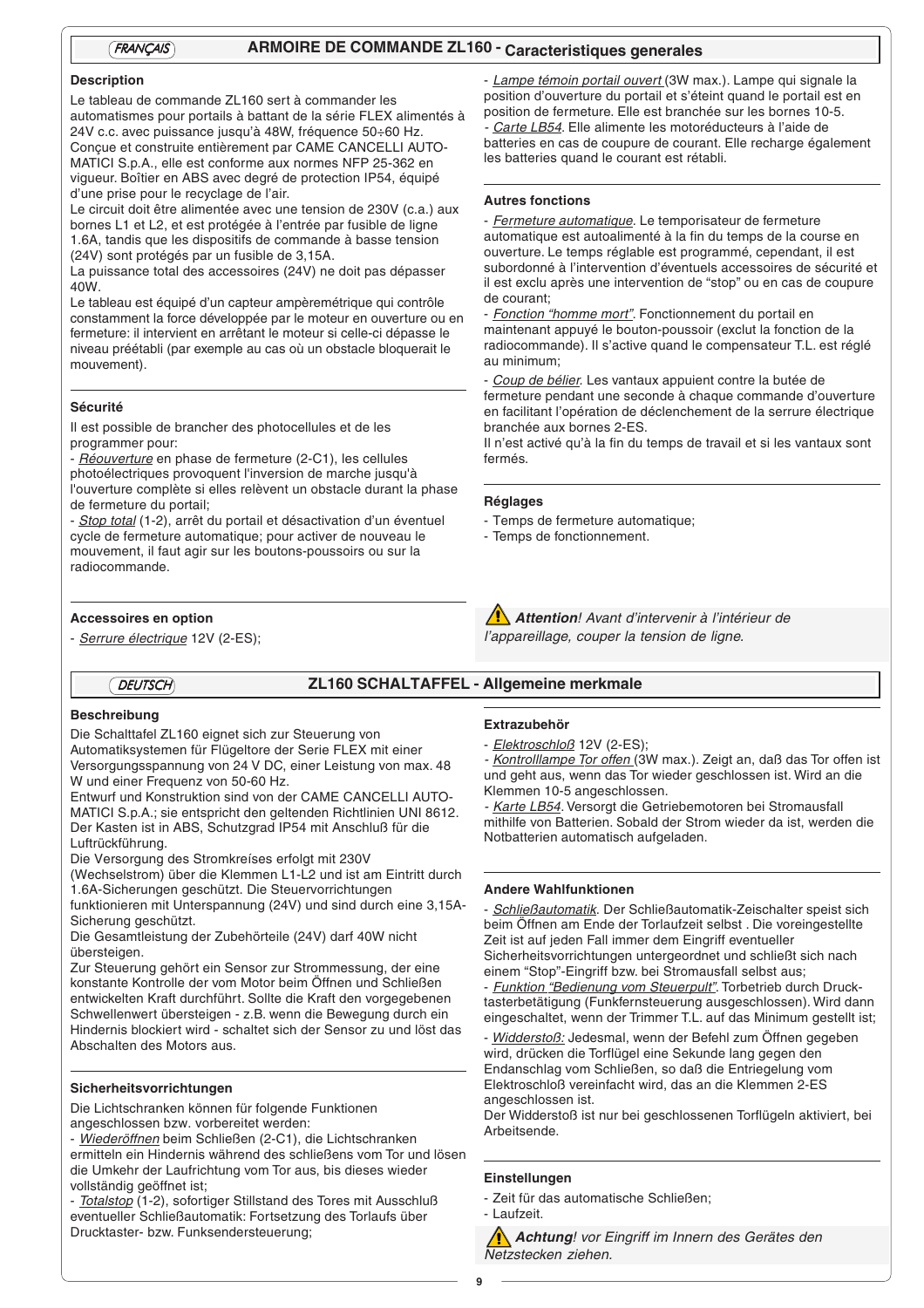## *ESPANOL* **CUADRO DE MANDO ZL160 - Caracteisticas generales**

## **Descripción**

El cuadro de mando ZL160 sirve para accionar las

automatizaciones para cancelas de batiente de la serie FLEX alimentadas a 24V c.c. con potencia de hasta 48W, frecuencia 50÷60 Hz.

Diseñado y fabricado completamente por CAME CANCELLI AUTOMATICI S.p.A., responde a las normas UNI 8612 vigentes. Caja de ABS con grado de protección IP54, con toma para recirculación de aire.

El circuito se alimentato con tensión a 230V (c.a.) en los bornes L1 y L2, y está protegido en entrada con fusible de 1.6A, mientras que los dispositivos de mando de baja tensión (24V) están protegidos con fusible de 3,15A.

La potencia total de los accesorios (24V) no tiene que superar los 40W.

El cuadro incluye un sensor amperimétrico que controla constantemente la fuerza desarrollada por el motor durante la apertura o el cierre: si dicha fuerza supera el nivel predefinido (por ejemplo, si hay un obstáculo que bloquea el movimiento), entra en funcionamiento deteniendo el motor.

#### **Seguridad**

Las fotocélulas pueden estar conectadas y predispuestas para: - Reapertura en la fase de cierre (2-C1), las fotocélulas detectan un obstáculo durante el cierre de la puerta, provocando la inversión de marcha hasta la apertura completa;

- Parada total (1-2), parada de la puerta excluyendo el posible ciclo de cierre automático; para reactivar el movimiento es preciso actuar en el teclado o en el mando a distancia;

#### **Accesorios opcionales**

- Cerradura eléctrica 12V (2-ES);

- Lámpara indicadora cancela abierta (3W max.). Lámpara que señala la posición de apertura de la cancela, se apaga cuando la cancela está en posición de cierre. Conectada a los bornes 10-5. Tarjeta LB54. Alimenta los motorreductores con las baterías si falta energía eléctrica. Al restablecer la línea, también recarga las baterías.

#### **Otras funciones**

- Cierre automático. El temporizador de cierre automático se autoalimenta en fin-de-tiempo carrera en fase de apertura. El tiempo prefijado regulable, sin embargo, está subordinado a la intervención de posibles accesorios de seguridad y se excluye después de una intervención de parada o en caso de falta de energía eléctrica;

- Función a "hombre presente". Funcionamiento de la puerta manteniendo pulsada la tecla (excluye la función del mando a distancia). Se activa cuando el trimmer T.L. está regulado en el mínimo;

Golpe de ariete. Cada vez que se da un mando de apertura, las hojas presionan en el tope de cierre por un segundo, facilitando la operación de desenganche de la cerradura eléctrica conectada en los bornes 2-ES.

Está activo sólo si las hojas están cerradas y al final del tiempo de funcionamiento.

#### **Regulaciones**

- Tiempo de cierre automático;
- Tiempo trabajo.

**Atención!** Antes de actuar dentro del aparato, quitar la tensión de línea.

**MISURE D'INGOMBRO |** OVERALL DIMENSIONS **| MESURES D'ENCOMBREMENT |** ABMESSUNGEN **| MEDIDAS**



## **NOTE |** NOTE **| NOTE |** ANMERKUNG **| NOTA**

**Le prestazioni da noi indicate sono valide solo se il montaggio è stato eseguito correttamente, secondo le nostre indicazioni tecniche.**

The performance listed in the specifications can only be obtained if the unit has been correctly assembled and installed according to our instructions.

**Le performances: les performances indiquées sont valables uniquement si le montage a été effectué correctment, selon nos instructions techniques.**

Leistungen: Die werkseits angegebenen Leistungen werden nur bei fachgerechter Montage gemäß unserer technischen Angaben gewährleistet.

**Las prestaciones que aquí se indican valen sólo si se ha realizado correctamente el montaje, con arreglo a nuestras instrucciones técnicas.**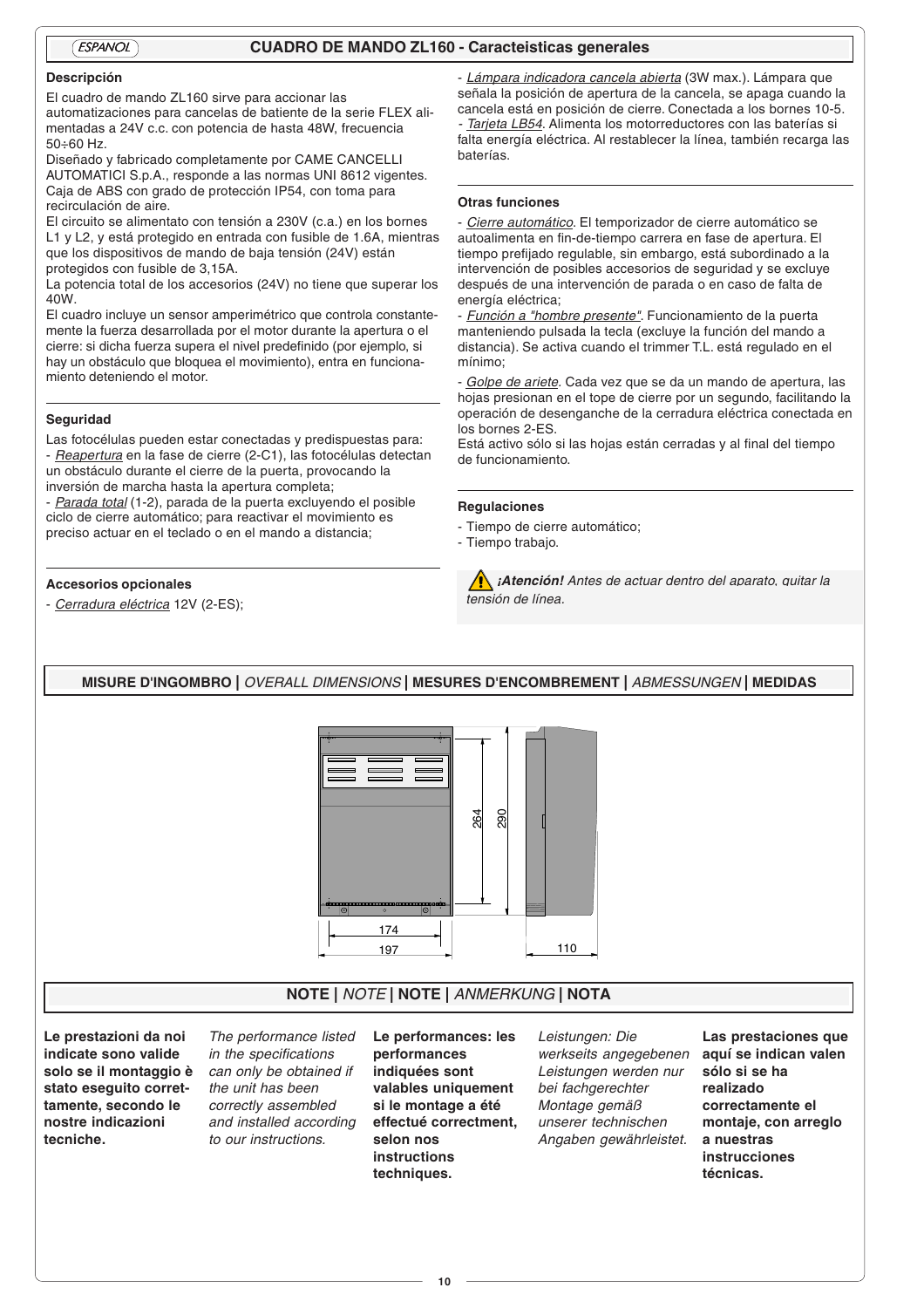## **SCHEDA BASE -** MOTHERBOARD **- CARTE BASE -** GRUNDPLATINE **- TARJETA BASE**

*I*

#### **COMPONENTI PRINCIPALI**

- Morsettiere di collegamento
- Fusibile di linea 1.6A
- Fusibile accessori 3.15A
- Pulsante memorizzazione codice radio
- Trimmer di regolazione tempo lavoro
- Trimmer di regolazione tempo di chiusura automatica
- Selettore funzioni a 4 dip (vedi pag. 13)
- Innesto scheda radiofrequenza (vedi tabella)
- LED segnalazione



#### **MAIN COMPONENTES**

- Terminal block for external conections
- Line fuse, 1.6A

*GB*

- Fuse on accessory power line, 3,15A
- Radio-code save button
- Trimmer for adjustment operating time
- Trimmer for adjustment automatic closing
- 4-dip function switch (see pag. 13)
- Socket AF radiofrequency board (see table)
- Signal LED

*F*

#### **PRINCIPAUX COMPOSANTS**

- Plaque à bornes de connexion
- Fusible de ligne 1,6A
- Fusible accessoires 3,15A
- Bouton-poussoir mémorisation code radio
- Trimmer de réglage temps de fonctionnement
- Trimmer de réglage fermeture automatique
- Selecteur de fonctions à 4 interrupteurs à positions multiples (voir pag. 13)
- Branchement carte radiofréquence AF (voir tableau)
- LED de signalisation

#### **HAUPTKOMPONENTEN** *D E*

- AnschlußKlemmenleiste
- Hauptsicherung 1,6A
- Zubehör-Sicherung 3,15A
- Knöpfe zum Abspeicher der Radiocodes
- Trimmer zur Einstellung Laufzeit
- Trimmer zur Einstellung Schließautomatik
- Wählschalter für Funktionen mit 4 Dip (sehen S. 13)
- Steckanschluß Funkfrequenze-Platine AF (sehen Tabelle)
- LED Kontrolleuchte zur Anzeige

### **PRINCIPALES COMPONENTES**

- Caja de bornes para las conexiónes
- Fusible de línea 1,6A
- Fusible accesorios 3,15A
- Tecla de memorización del código radio
- Trimmer de regulación tiempo trabajo
- Trimmer de regulación tiempo cierre automático
- Selector de funciones con 4 dip (vedas pag. 13)
- Conexión tarjeta radiofrecuencia AF (vedas tabla)
- LED de señal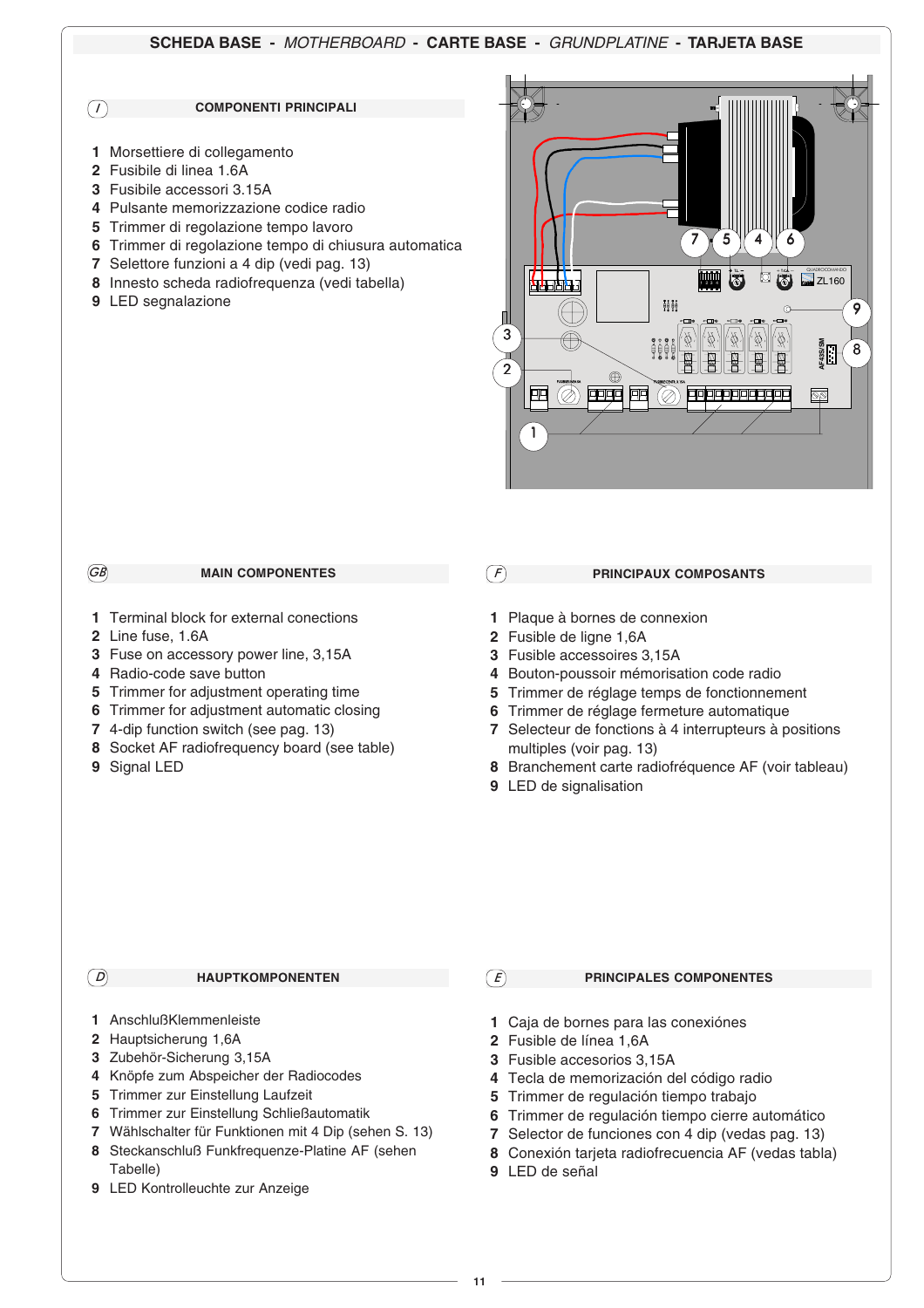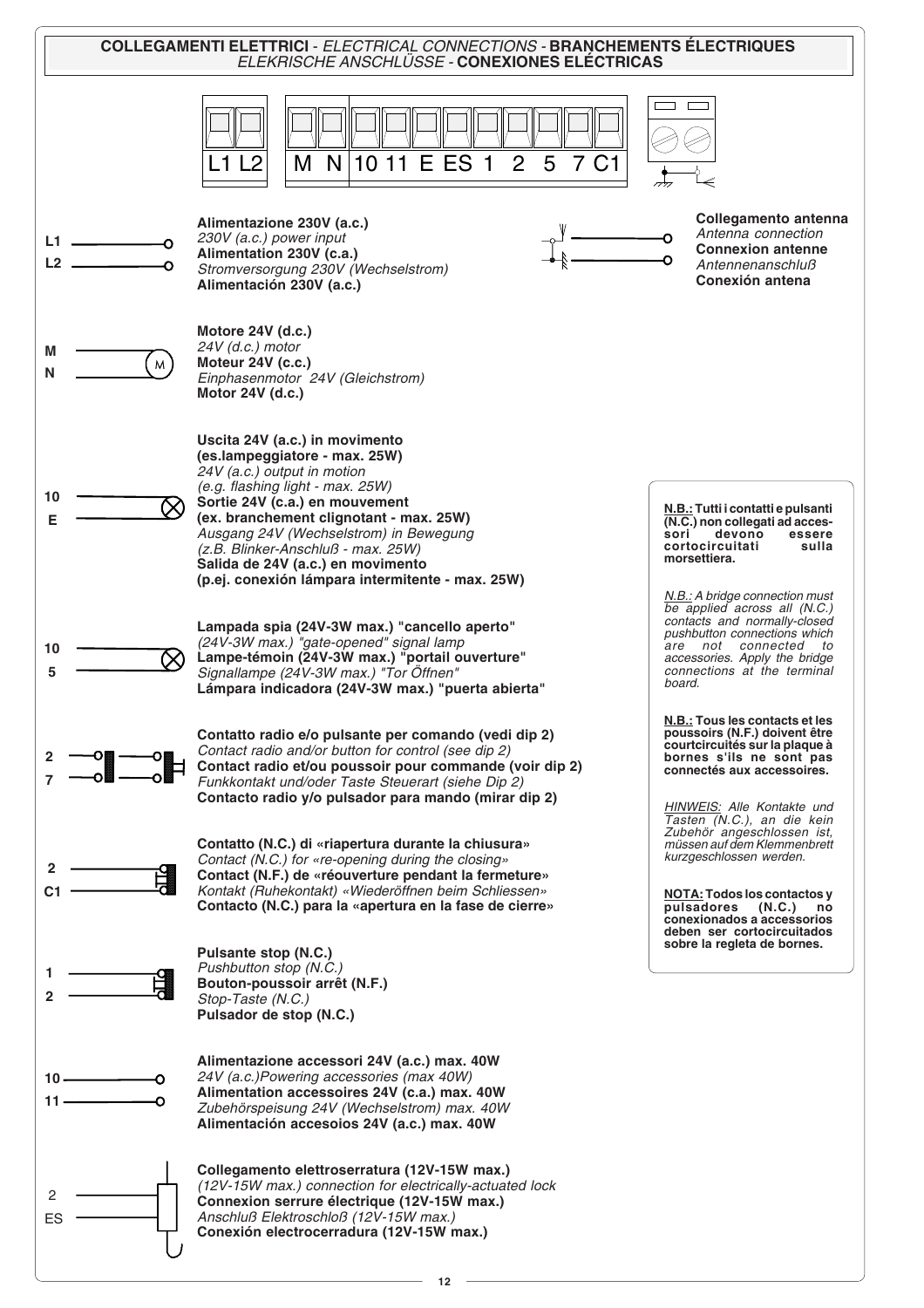## **REGOLAZIONI -** ADJUSTMENTS **- RÉGLAGES -** EINSTELLUNGEN **- REGULACIONES**

## $\sqrt{1}$

**Trimmer T.L.** = Regolazione tempo lavoro (min.15", max.80").

(**Nota**: regolando al minimo il tempo lavoro si abilita la funzione «uomo presente»).

**Trimmer T.C.A.** = Regolazione tempo di chiusura automatica (min.0", max.120").

# $\overline{GB}$

**Trimmer T.L.** = Adjustment of operating time (min.15", max.80").

(**Note**: the "operator present" function is activated by setting the operating time to the minimum).

**Trimmer T.C.A.** = Adjustment automatic closing time (min.0", max.120")

# $\overline{(\Box)}$

**Trimmer T.L.** = Einstellung der Laufzeit (min.15", max.80").

(**Hinweis**: Wenn die Betriebsdauer auf ein Minimum gestellt wird, wird die Funktion "Bedienung vom Steuerpult" eingeschaltet).

**Trimmer T.C.A.** = Zeiteinstellung Schließautomatik (min.0", max.120").



## $(F)$

**Trimmer T.L.** = Réglage du temps de fonctionnement (min.15", max.80").

(**Note**: la fonction "homme mort" s'active en réglant le temps de fonctionnement au minimum).

**Trimmer T.C.A.** = Réglage du temps de fermeture automatique (min.0", max.120").

# $(E)$

**Trimmer T.L.** = Regulación tiempo de trabajo (min.15", max.80").

(**Nota**: regulando en el mínimo el tiempo de trabajo, se activa la función "hombre presente").

**Trimmer T.C.A.** = Regulación cierre automático (min.0", max.120").

### **SELEZIONI FUNZIONI -** SELECTION OF FUNCTIONS **- SÉLECTION FONCTIONS** FUNKTIONSWAHL**- SELECCIÓN DE LAS FUNCIONES**

## $\overline{1}$

- **1 ON** Chiusura automatica **attivata;** (1 OFF - disattivata)
- **2 ON** "Apre-stop-chiude-stop" con pulsante (2-7) e radiocomando (scheda AF inserita) **attivato;**
- **2 OFF** "Apre-chiude" con pulsante (2-7) e radiocomando (scheda AF inserita) **attivato;**
- **3** Non utilizzato, tenere il dip in posizione "OFF";
- **4 ON** Colpo d'ariete per facilitare lo sgancio della serratura **attivato;** (4OFF-disattivato).

## $\overline{GB}$

**1 ON** Automatic closing **enabled;** (1 OFF - disabled)

**2 ON** "Open-stop-close-stop" with button (2-7) and radio control (AF board inserted) **enabled;**

- **2 OFF** "Open-close" with button (2-7) and radio control (AF board inserted) **enabled;**
- **3** Not used, keep the dip in position "OFF";
- **4 ON** Hammer movement operation, this function helps unlock the electric lock **enabled;** (4OFF disabled).

# $\boxed{D}$

- **1 ON** Schließautomatik **aktiviert;** (1 OFF deaktiviert)
- **2 ON** "Öffnen-Stop-Schließen-Stop" mit Druckknopf (2- 7) und Fernsteuerung (Karte AF eingesteckt) **aktiviert;**
- **2 OFF**"Öffnen-Schließen" mit Druckknopf (2-7) und Fernsteuerung (Karte AF eingesteckt) **aktiviert;**
- **3** Nicht in Gebrauch, lassen Sie den Dip-Schalter auf "OFF" stehen;
- **4 ON** Widderstoß **aktiviert**; (durch diese Funktion wird das Auslösen des Elektroschlosses erleichtert) 4 OFF - deaktiviert;



 $(F)$ 

- **1 ON** Fermeture automatique **activé;** (1 OFF éteinte)
- **2 ON** "Ouvre-stop-ferme-stop" avec bouton (2-7) et radio commande (carte AF insérée) **activé;**
- **2 OFF** "Ouvre-ferme" avec bouton (2-7) et commanderadio (carte AF insérée) **activé;**
- **3** Pas utilisé, garder le commutateur à basculé sur "OFF";
- **4 ON** Fonction coup de bélier pour faciliter le déblocage de la serrure **activé;** (4OFF- éteinte).

## $(E)$

- **1 ON** Cierre automático **activado;** (1 OFF desactivado)
- **2 ON** "Abrir-parada-cerrar-parada" con botón (2-7) y radiocontrol (tarjeta AF conectada) **activado;**
- **2 OFF** "Abrir-cerrar" con botón (2-7) y radiocontrol (tarjeta AF conectada) **activado;**
- **3** No se utilizza, mantenga el dip en posición "OFF";
- **4 ON** Golpe de ariete **activado;** (esta función sirve para agilizar desenganche de la elecrocerradura (4 OFF - desactivado)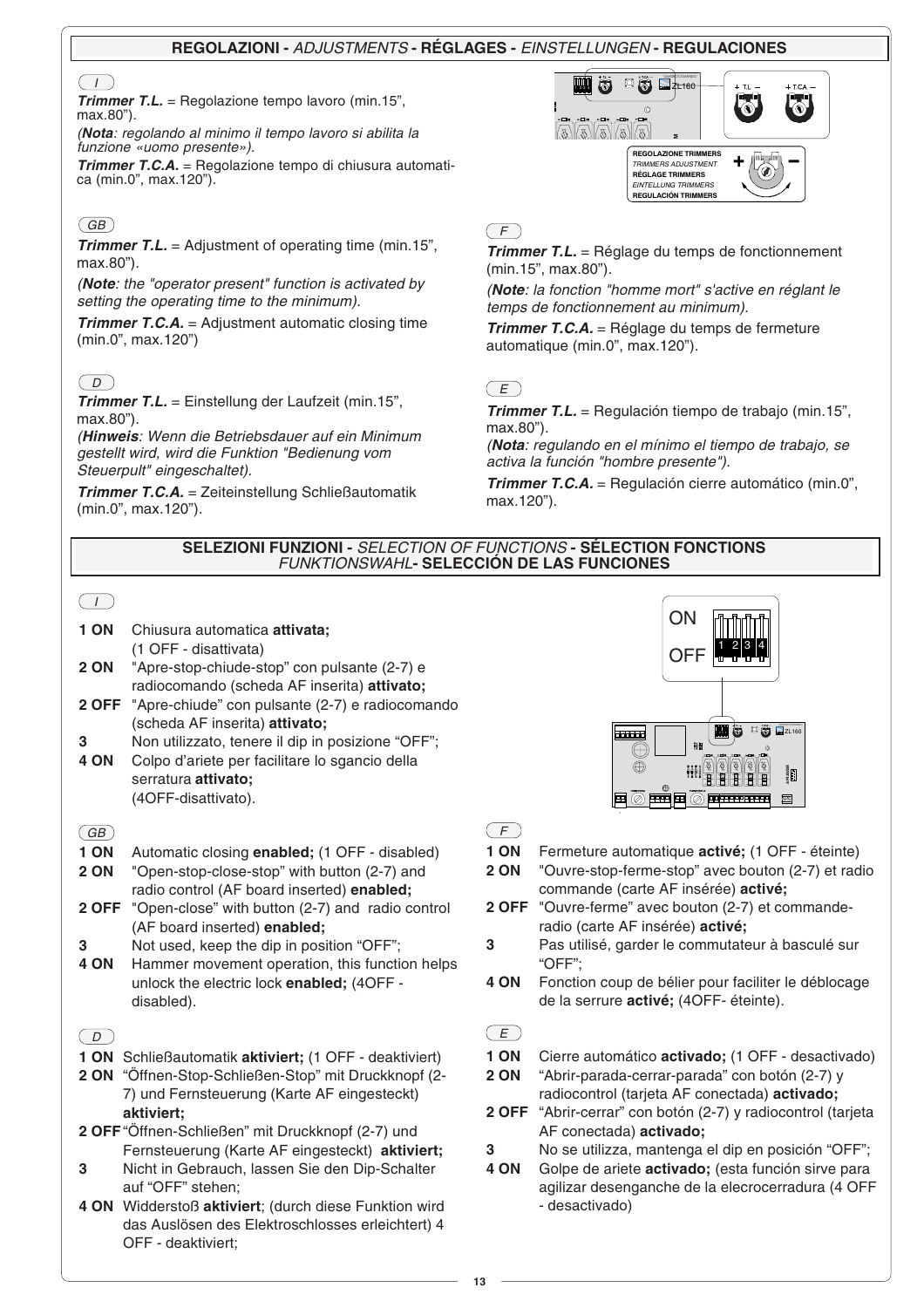

**14**

**AM 433.92**

**AF43SR ATOMO**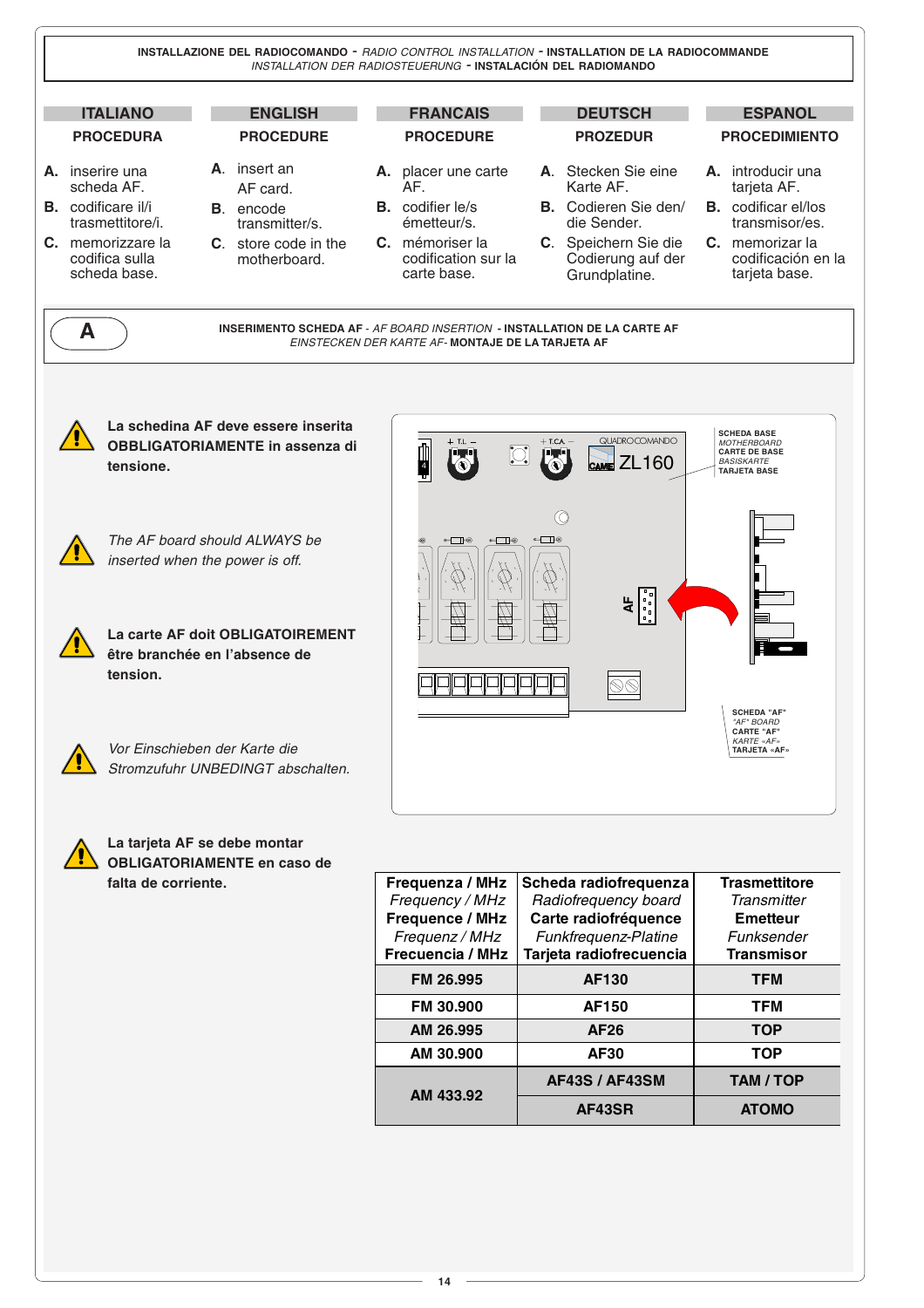

**15**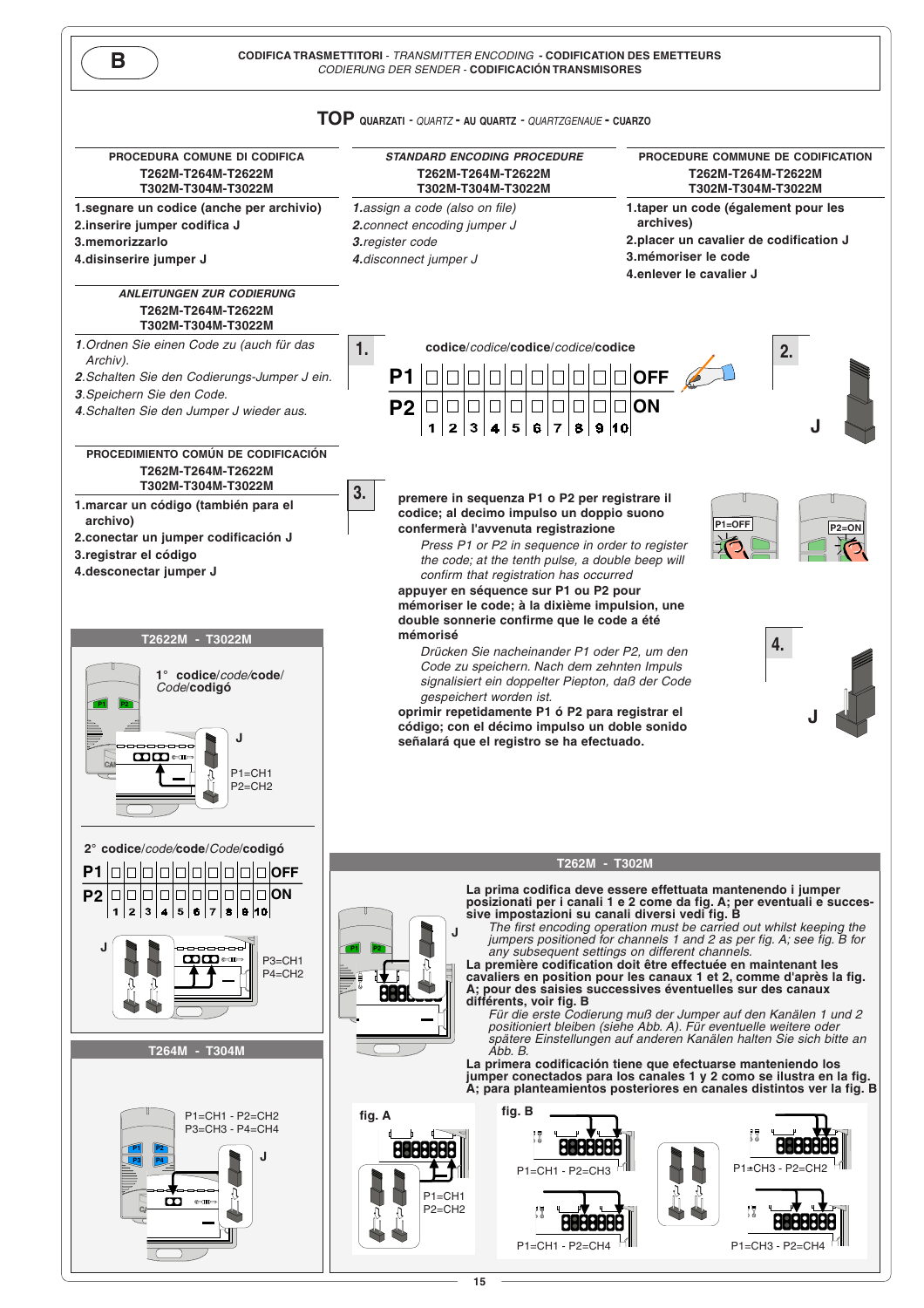## **ATOMO**

## **AT01 - AT02**

**vedi foglio istruzioni inserito nella confezione della scheda AF43SR** see instruction sheet inside the pack of AF43SR circuit card **voir les instructions qui se trouve dans l'emballage de la carte AF43SR** Siehe Anleitungen, die der Packung beiliegen der Platine AF43SR **ver hoja de instrucciones adjunta en el embalaje**





**16**

**voir la notice d'instructions qui se trouve dans l'emballage** Siehe Anleitungen, die der Packung beiliegen. **ver hoja de instrucciones adjunta en el embalaje**

**T154 T158**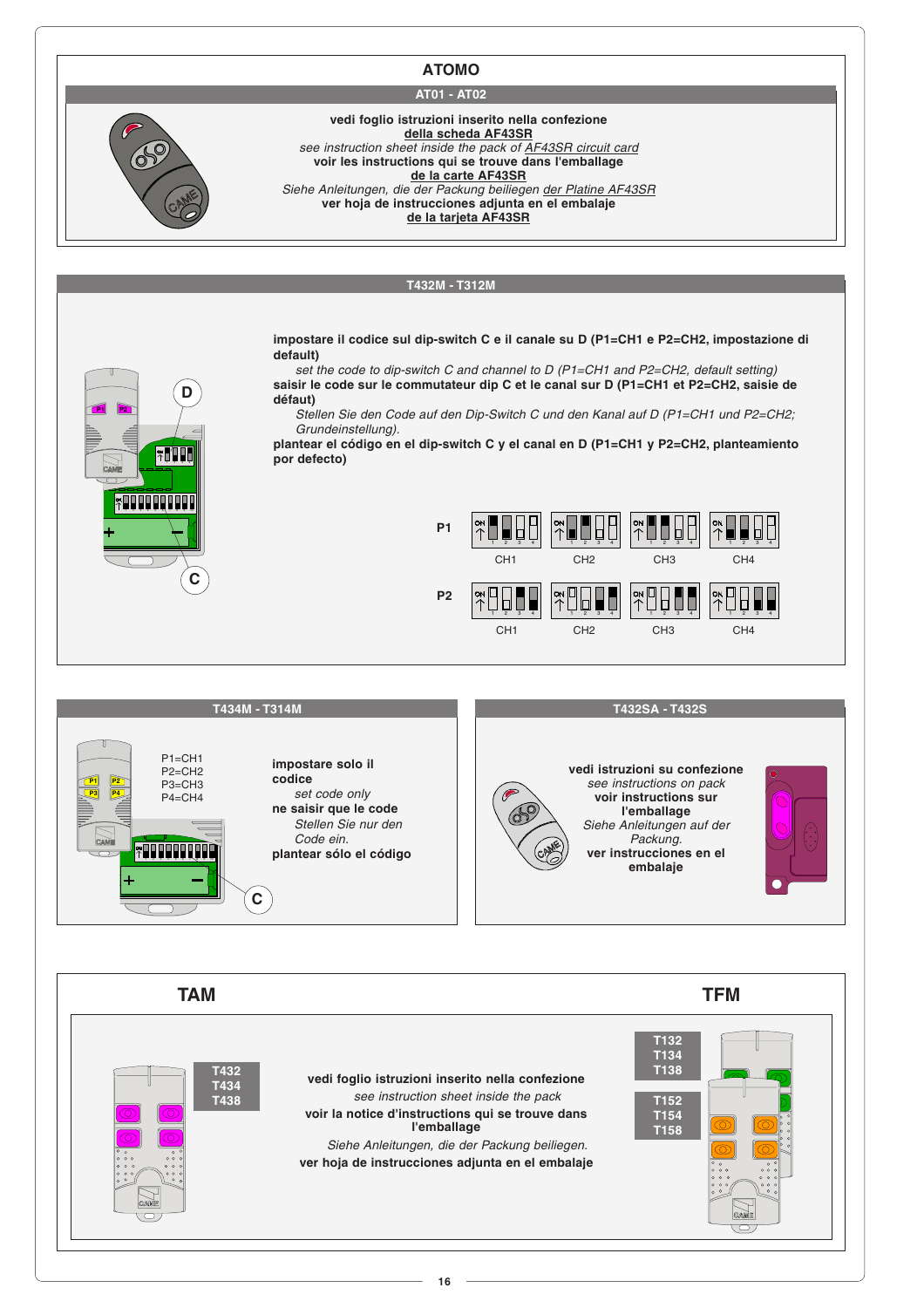

**C**<br>MEMORIZZAZIONE CODICE - *CODE STORAGE* - MEMORISATION DU CODE<br>*SPEICHERN VOM CODE* - MEMORIZACIÓN CÓDIGO

### **ITALIANO**

Memorizzare la codifica sulla scheda, nel seguente modo:

**a**) tenere premuto il tasto "PROG" sulla scheda base, il led di segnalazione lampeggia;

**b**) con un tasto del trasmettitore s'invia il codice, il led rimarrà acceso a segnalare l'avvenuta memorizzazione.

## **ENGLISH**

Memorize the code on the board in this way: **a**) keep the PROG key pressed on the base card, the signal LED will flash;

**b**) with a key on the transmitter the code is sent, the LED will remain lit to signal the successful saving of the code.

#### **FRANÇAIS**

Mémoriser le code sur la carte de la façon suivante;

**a**) appuyer sur la touche "PROG" sur la carte de base, le led de signalisation clignote,

**b**) avec une touche du emetteur on envoie le code, le led restera allumé pour signaler que la mémorisation s'est effectuèe.

#### **DEUTSCH**

Speichern Sie die Codierung af der Basiskarte und halten Sie dazu folgendermaßen vor:

**a**) Halten Sie die Taste PROG an der Basiskarte gedrückt, die Kontrolleuchte blinkt

**b**) Senden Sie den Code mit einer Taste vom Sender. Der Kontrolleuchte bleibt jetzt an und zeigt dadurch das erfolgte Speichern an.

#### **ESPANOL**

Memorice la codificación en la tarjeta de la siguiente manera:

**a**) Mantener oprimida la tecla "PROG" en la tarjeta base, el led de señalización parpadea,

**b**) con una tecla del transmisor se envía el código, el led permanece encendido para indicar que el almacenamendo se ha efectuado.

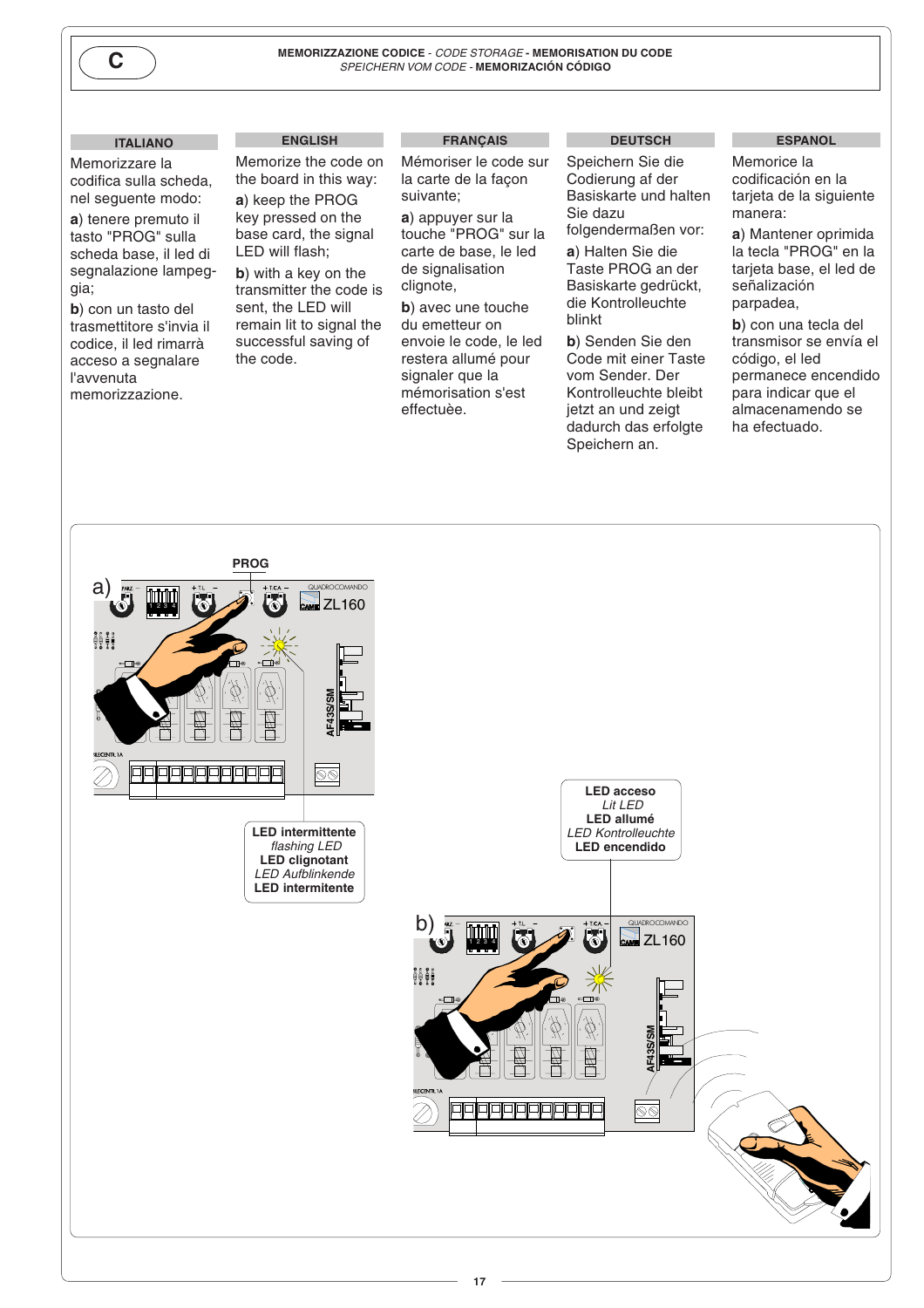| NOTE / NOTES / NOTE / HINWEIS / NOTA |  |  |  |  |
|--------------------------------------|--|--|--|--|
|                                      |  |  |  |  |
|                                      |  |  |  |  |
|                                      |  |  |  |  |
|                                      |  |  |  |  |
|                                      |  |  |  |  |
|                                      |  |  |  |  |
|                                      |  |  |  |  |
|                                      |  |  |  |  |
|                                      |  |  |  |  |
|                                      |  |  |  |  |
|                                      |  |  |  |  |
|                                      |  |  |  |  |
|                                      |  |  |  |  |
|                                      |  |  |  |  |
|                                      |  |  |  |  |
|                                      |  |  |  |  |
|                                      |  |  |  |  |
|                                      |  |  |  |  |
|                                      |  |  |  |  |
|                                      |  |  |  |  |
|                                      |  |  |  |  |
|                                      |  |  |  |  |
|                                      |  |  |  |  |
|                                      |  |  |  |  |
|                                      |  |  |  |  |
|                                      |  |  |  |  |
|                                      |  |  |  |  |
|                                      |  |  |  |  |
|                                      |  |  |  |  |
|                                      |  |  |  |  |
|                                      |  |  |  |  |
|                                      |  |  |  |  |
|                                      |  |  |  |  |
|                                      |  |  |  |  |
|                                      |  |  |  |  |
|                                      |  |  |  |  |
|                                      |  |  |  |  |
|                                      |  |  |  |  |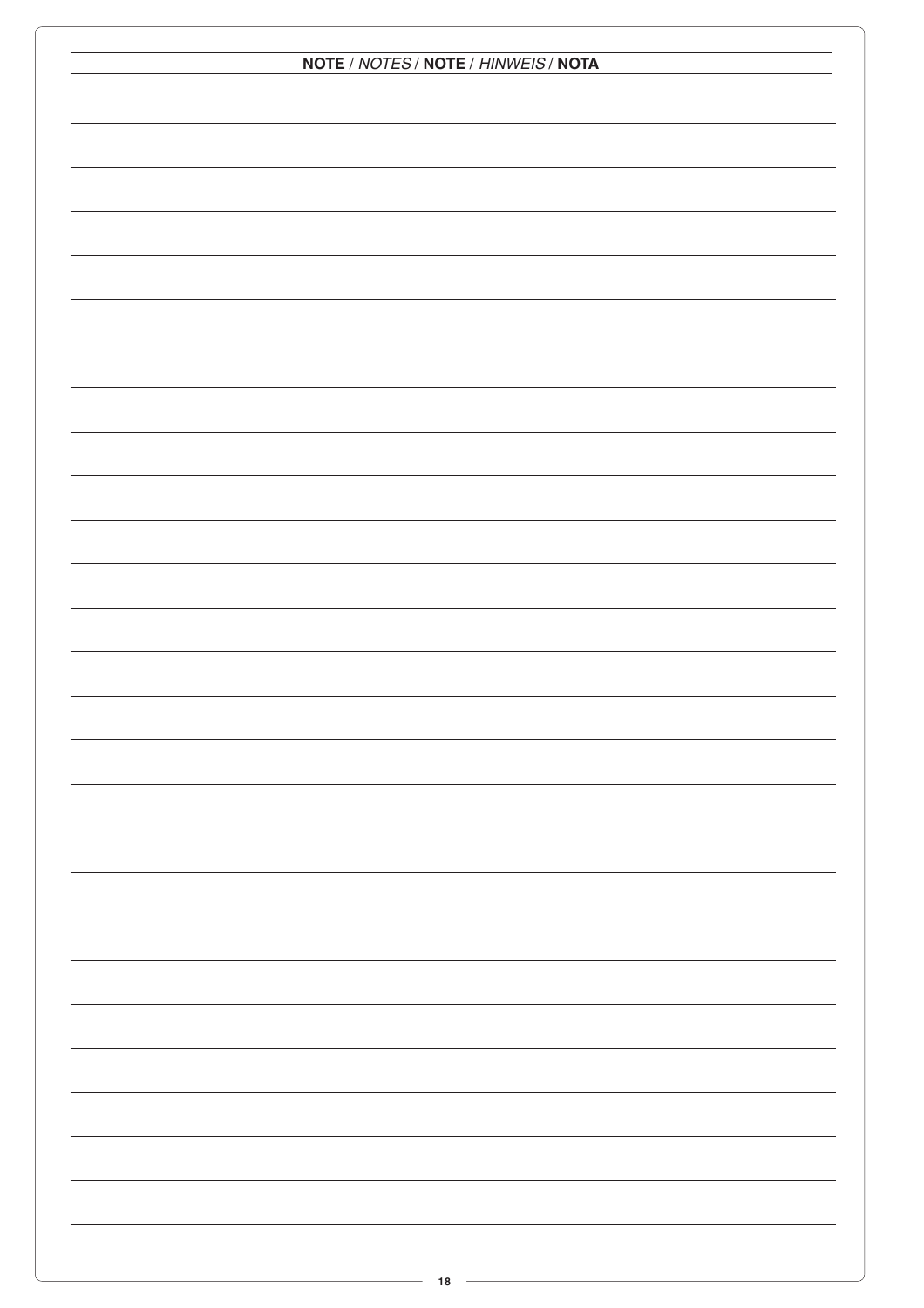| NOTE / NOTES / NOTE / HINWEIS / NOTA |  |  |  |  |
|--------------------------------------|--|--|--|--|
|                                      |  |  |  |  |
|                                      |  |  |  |  |
|                                      |  |  |  |  |
|                                      |  |  |  |  |
|                                      |  |  |  |  |
|                                      |  |  |  |  |
|                                      |  |  |  |  |
|                                      |  |  |  |  |
|                                      |  |  |  |  |
|                                      |  |  |  |  |
|                                      |  |  |  |  |
|                                      |  |  |  |  |
|                                      |  |  |  |  |
|                                      |  |  |  |  |
|                                      |  |  |  |  |
|                                      |  |  |  |  |
|                                      |  |  |  |  |
|                                      |  |  |  |  |
|                                      |  |  |  |  |
|                                      |  |  |  |  |
|                                      |  |  |  |  |
|                                      |  |  |  |  |
|                                      |  |  |  |  |
|                                      |  |  |  |  |
|                                      |  |  |  |  |
|                                      |  |  |  |  |